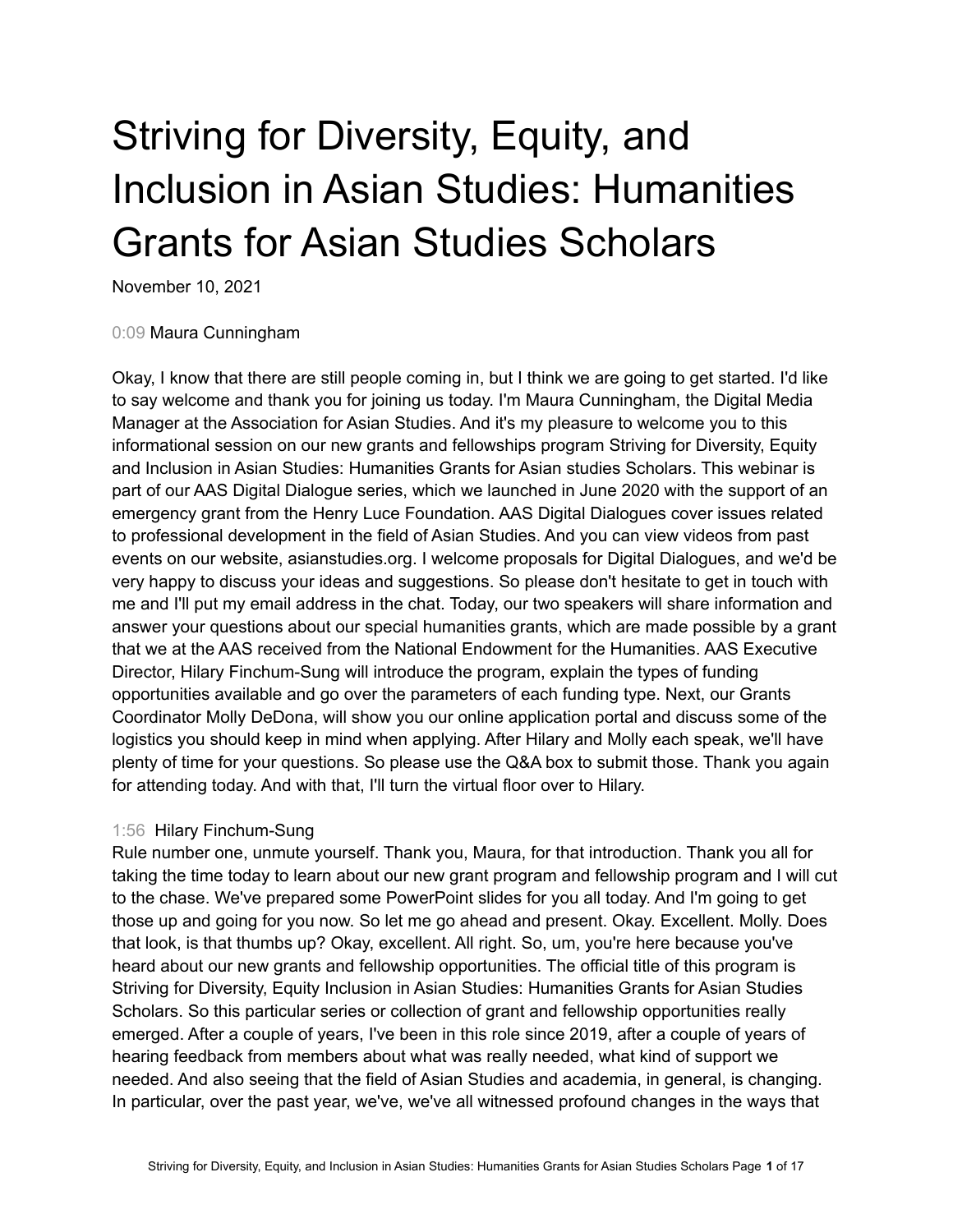we live our lives, but also, in the ways we do our research. And I think, particularly hard hit by the pandemic have been academics, scholars, people who are researchers of Asian Studies, were really hit hard. Those who are in precarious positions, not in tenure track positions at universities or insecure posts or senior scholars. So we're talking about young, relatively also contingent part-time, independent scholars in particular, were hit hard. So knowing that this was a reality for a lot of people out there and understanding how difficult it is to find support. We saw this as a great opportunity to provide much needed support to our members. And so we applied and we were lucky enough to receive the funding from the National Endowment for the Humanities and for that we are incredibly grateful. So I will go ahead and talk about the grant-making program, or the grant program itself. So the program that was designed by the NEH was meant to alleviate the impact of the Coronavirus as it hit all of us over the past year, in particular, Humanities professionals who are unemployed or quote-unquote "underemployed" and in need of support to pursue their work in the humanities. So the NEH defines humanities professionals as individuals who possess a formal education or training in discipline of the humanities. And that's pretty broad-based. And there, there are kind of fine lines between some fields of study social science, anthropology, social science or humanities, I guess it depends on what you do, what kind of research you do. And essentially, the goal is to provide support for scholars, no matter where you live, and to allow you to do the work that you need to do to and to support yourself during that period. So we have fellowship programs and grant programs through this particular initiative. There are a total of 12 fellowships available in the Fellowships Program. So, these fellowships will provide monthly stipends of \$5,000 for a total of \$60,000 for a year. So, these particular installments will be released again on a monthly basis, and will be distributed beginning and next year, on May 1. So part of the requirements for the fellowships, once you apply, and if you were to receive a fellowship is to provide regular updates, right, so you do receive funding to help support your living expenses and to allow you to, to live and to support yourself while you're doing your research. But you also have to check in with us and midterm reports and final reports are required. We'll go over the kind of fine details of that a little bit later. So these are the different kinds of fellowships that are available. And I'll walk you through these. The first of these is the AAS Minority Fellowship, particularly, during, over the past year, we've become really, really cognizant more so than in the past, of the need to really support minority scholars in Asian studies. Last year, with the Black Lives Matter, movement, and with people becoming really really increasingly aware of the structural inequities that exist in our society in and around the world, we knew it was very important to provide support for Black scholars of Asia, most of whom are often find find themselves in precarious situations or without the support that they need to actually build their careers. So again, because these fellowships are designed for scholars who are not senior scholars who are not established tenured scholars, recipients, ideally will be our must be Junior Scholars, and we're defining Junior Scholars the following way: you must be within seven years of your PhD. So we're going to give preference in applications to contingent faculty, people who are working as adjuncts, for example, people who have been unable to find full time employment in the field are unable to find employment at all. And, and the purpose of these fellowships is to allow people to embark on a research project, to be able to have the support to be able to have the luxury to do this research and to work on this project. Over the period of a year, by the end of the fellowship period, we're going to ask people to submit some sort of work based on what they've spent the year doing. So an outline of a book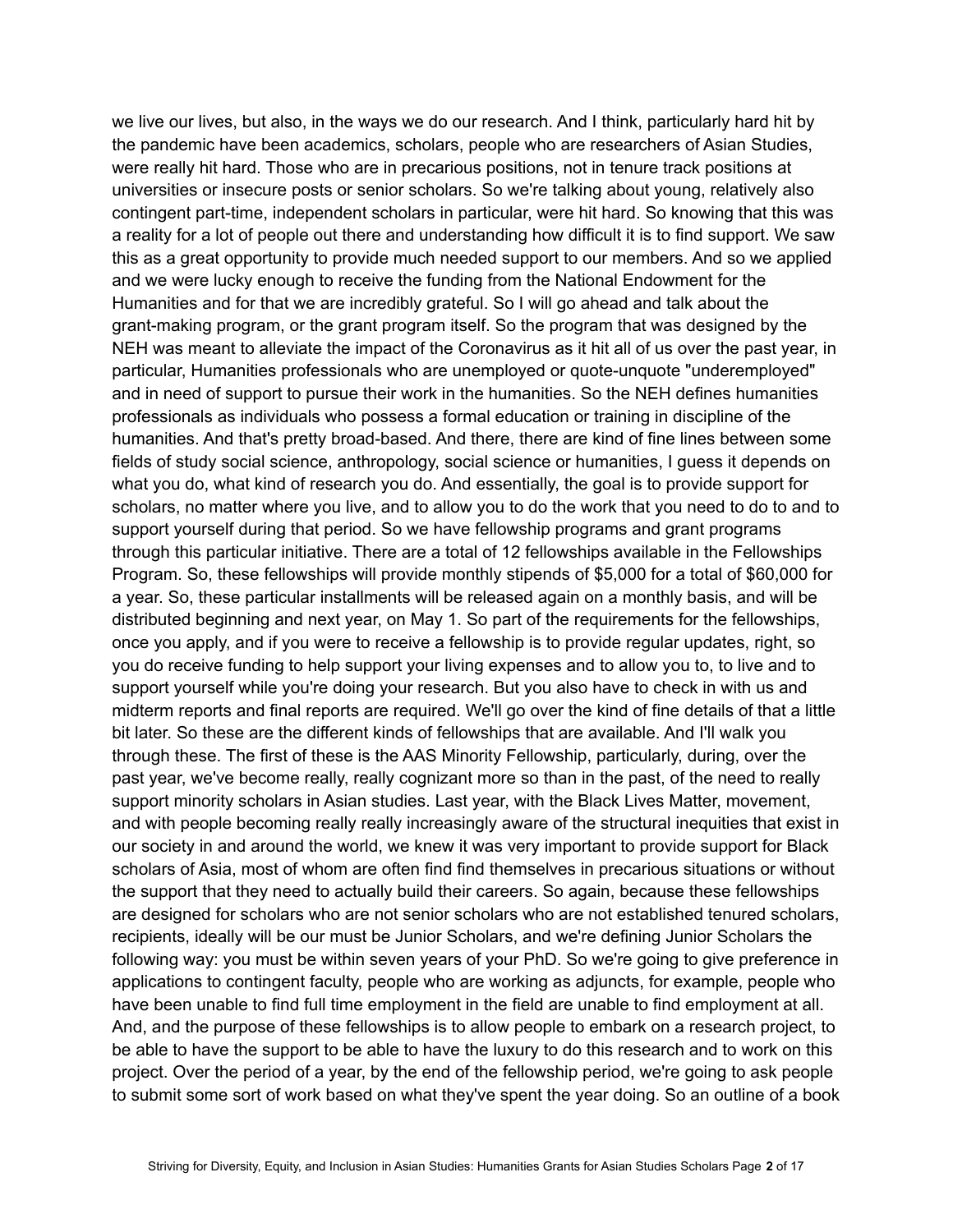chapter or even table of contents for book in progress, or an article would be an example of the thing kind of materials that we would ask for. We also have the Pipeline Fellowship. So Pipeline Fellowship is specifically designed to support Junior Scholars in developing their humanities research, so again, we're defining Junior Scholars as those who have who are within seven years of conferral of the PhD, and especially those who have yet to secure full time employments in their fields. We all know that the job market right now in most fields in most disciplines is pretty tough. And so this is a great opportunity for people to be able to have the luxury to continue to work on their research, to continue to do their work while they're looking for ways to enter a full time position. So again, it could be people who have lost their jobs. We actually know of many people who were on the tenure track whose departments closed, you know, whose departments folded, or were absorbed by another entity, and they ended up losing their jobs or were their hours were cut to now, they are part-time faculty. So these kinds of things have happened over the past year, and they've happened in the past as well. We're very concerned about that. And we, we hope to be able to provide support for those scholars to allow them to really focus on their work and be able to strongly reenter the, the job market. So again, like the Minority Fellowship, for Black scholars of Asian studies, we requiring midterm and final reports. And so we'll provide you know, when, if, when you apply, if you apply, and you receive a fellowship, we'll provide support and details and workshops on what's expected along the way. So this is just one step in anticipation of the kind of support that people would need. We also have a Digital Humanities Fellowship, which would support teams actually Junior Scholars, so I've sort of inspired by an interest recently, and public Digital Humanities projects or any kind of digital archives, etc. So this is an important area of work that we recognize, need support as well. So you could be it more than one scholar, a team of scholars could actually apply for this particular fellowship. And then fellowships for Public Research in Asian studies. So again, this is for public-facing programs, but specifically aimed at supporting public scholars who are not in the professoriate people who are working outside of that tenure track people, particularly who work with communities, Asian American communities, Asian communities. And it would actually be a wonderful opportunity to really promote the value of Asian Studies, outside of academia, for public education and public consumption consumptions relative, basically, for educational purposes.

#### 11:40

And another Fellowship category is the AAS, Asian American Pacific Islander/Asian History and Communities fellowship. And so this is this, this particular fellowship would support projects that are multimedia, it could be documentary films, digital archives, podcasts, oral history projects, digital magazines, etc, that really are aimed at educating the public on AAPI Communities, and also Asian history. So the projects must be grounded in the humanities, that's one of the ground rules of these fellowships. And the end projects, of course, we will provide support and provide platforms for promoting these projects on our website. Okay, and we also have, in addition to the 12 fellowship opportunities available in those categories, we also have Professional Development grants. So we would award 16 to 18 grants depending on how much how many people apply and how much people need, in this particular category, so the grants are designed to provide support for contingent faculty at two and four-year institutions of higher learning and again, underemployed, unemployed, independent scholars who are Asian specialists. Also,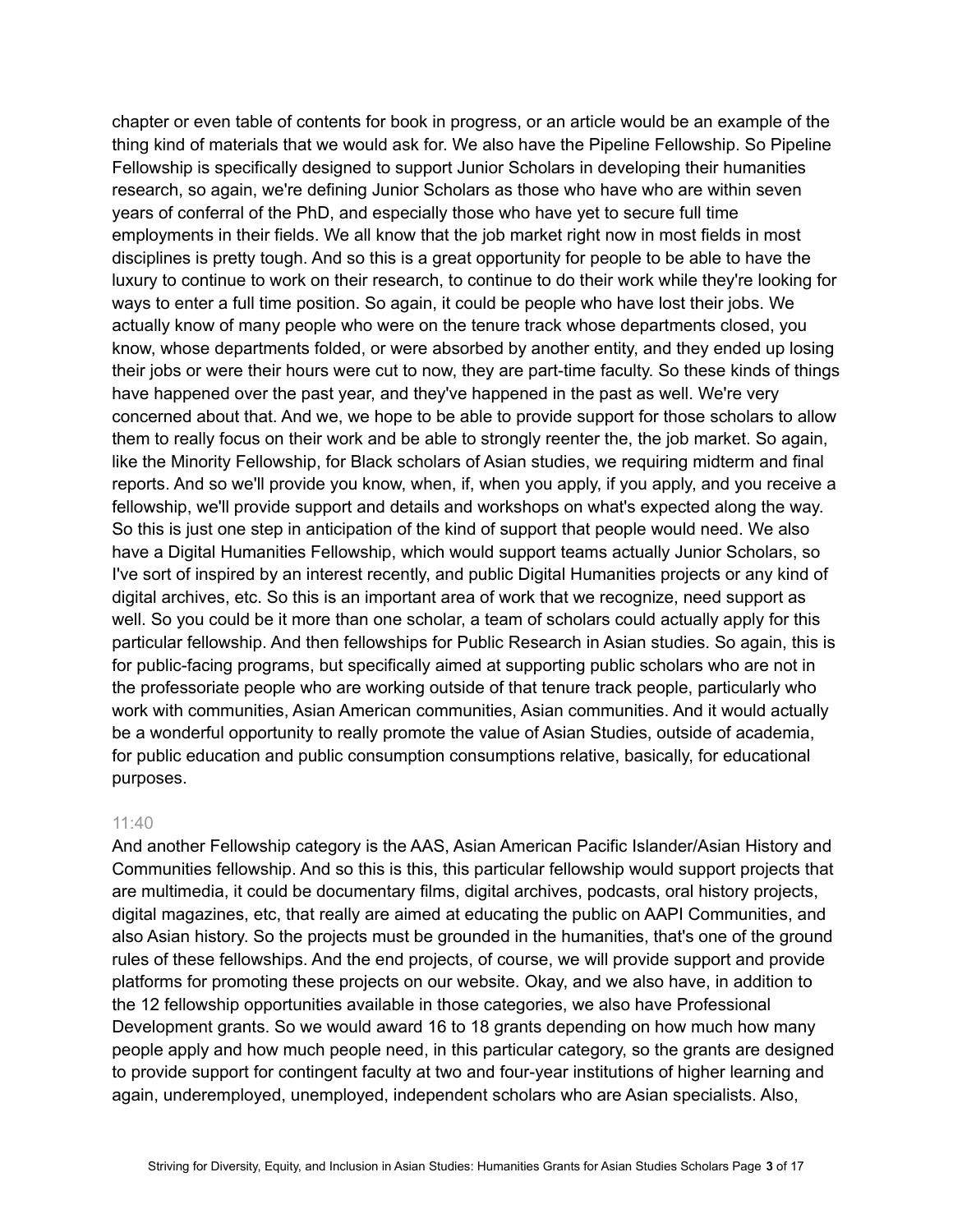people who are within seven years of their PhDs what's not written here, but junior faculty as well Junior Scholars who are just getting their feet kind of solidly on the ground and developing their careers. The purpose of these grants is to really develop is is threefold. Actually, some of the grants are aimed at developing curriculum that foster DEI in Asian studies. Would these grants would also go to support the development and implementation of mentorship programs, such as those for Black, Latinx, or first-generation graduate students in Asian studies. Also mentorship programs aimed at publication. There are many different ways that you could support each other through these programs. And also, we also have publication support. It's written here as subvention, but it's actually aimed at supporting publication and the costs of publishing. So just really quickly, the Diversity Equity and Inclusion higher education Curriculum Development grants are really aimed at again, providing a platform providing support for people to work with each other to mentor each other to learn from each other. In the development of DEI perspectives in Asian studies curriculum, and so the goal would be for the recipients of these to, to kind of come together towards the end or maybe even in the midst of and the end of their projects, through maybe a Digital Dialogues like this one, through a zoom platform and talk about what they've learned and, and offer suggestions and even offer example, syllabi, lesson plans on anything that would support this particular emphasis in Asian studies education, the Mentorship grants, again, are aimed at supporting workshops. And here are more kind of details, you know, we all need support, and especially young scholars who were who are just out of the PhD programs, they really need support and presenting themselves as a professional in the field. You could do training and job talks, job application materials, feedback on, you know, you know, book chapters, etc. So there, it's kind of the world is your oyster, so to speak with this in terms of what it is that you think is needed, and what you would like to propose as a great workshop opportunity. And this would be this would allow for continual development and meeting with between mentors and mentees. So it wouldn't be just like a one-time mentorship workshop, it would be like, you know, several months of really kind of working together meeting over zoom and, and culminating in a final workshop.

#### 15:53

And then seminar grants, seminar grants, we see that there's a need for support for Southeast Asia and South Asia, curriculum materials development, and also trading in pedagogy for teachers, we have that already at the AAS with our, in Chinese studies/China and Inner Asia Council, and also with the Northeast Asia council for Japan and Korea, we don't really have that for South and Southeast Asia, we also are really interested in supporting more focai on Global Asias, kind of, you know, the fluidity of Asian identities in our world is, is really important. And we've become very aware of that as well over the past couple of years. So we'd like to support workshops that are aimed at facilitating new pedagogical materials and approaches, etc, in these areas. And then of course, the publication support grants, we all need the support it, it's expensive to publish a book, it is! And so you need all kinds of support, you need people to help you with indexing, image permissions, editing, all kinds of support. And so this, these grants would actually help provide that much-needed support. You could also use the grant for subvention if you needed that if you already have a book deal, and this would actually help you, for example, I do an open-access publication. So those are the different kinds of grants that are available. Molly, I know I'm kind of pushing the time limit here. I want to go over the intended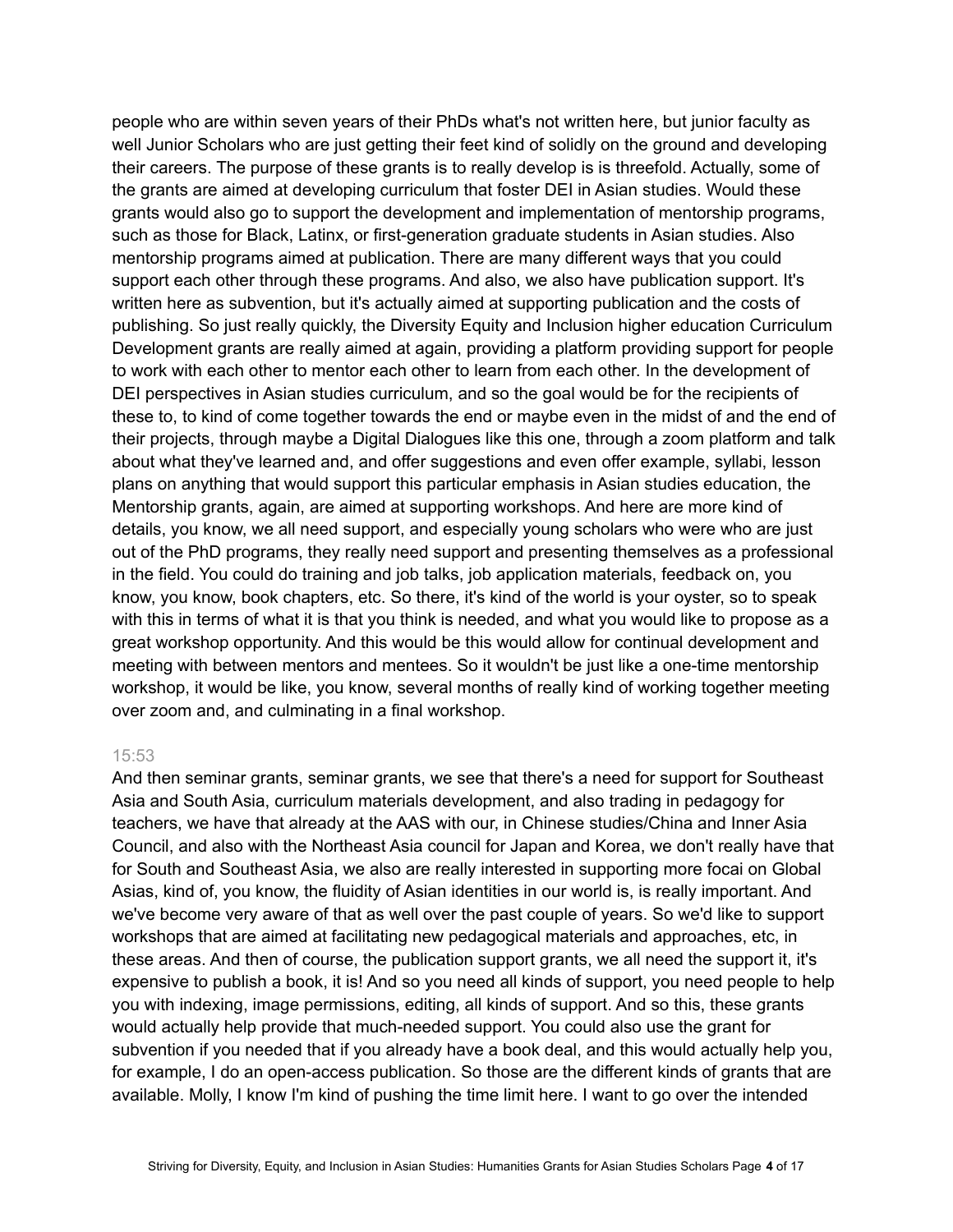recipients, and then also who is eligible and who is ineligible. So the intended recipients, again, are those who are Junior Scholars who have yet to find secure employment, individuals whose wages or hours have been reduced due to circumstances beyond their control, those who have been really impacted by the pandemic, those who are, we all know that there's a glass ceiling, right? You know, it's, it's no mystery, and it's no secret that it is less expensive to hire a, an adjunct or a lecturer than it is to hire a full-time faculty member. Universities are struggling with budgets and money and all kinds of stuff. So it's, it's a, it's a universal problem now. But we all need that kind of that boost that bump up to actually help us get break through that glass ceiling and publish more and have that luxury of time to be able to do it. Black scholars, and scholars not engaging the professoriate. Those who are working in areas with very limited funding, as well, are the intended recipients. So we kind of we designed these grants and fellowships, these grants and fellowship opportunities when we were thinking, like who really needs this, you know, what are we hearing from members? What are people tweeting about? What are people calling for? And we really wanted to answer that call with these categories. So I want to emphasize that the eligibility and ineligibility for these grants and fellowships is set by the National Endowment for the Humanities. All we all know that all grants, fellowships have parameters, you know, it's just part of the world. It's part of the way things work. Certain people can apply for certain grants and fellowship opportunities, and this is no different. We must abide by the National Endowment for Humanities restrictions on who is eligible for funding. So recipients must either be US citizens or permanent residents. You can also be a foreign national who has resided in the United States or US jurisdiction for at least three years prior to application. So those are those are the restrictions. So it's broader than you must be a US citizen, you can be a permanent resident, somebody who has resided on US soil for at least three years. Humanities professionals, because these are humanities grants and fellowships, you need to be somebody working in a humanities profession, or somebody with a degree in humanities. And you cannot be a student, unfortunately. So this includes ABD we recently received, it's kind of heartbreaking because like, I know that you can use this really, once you finish, once you submit your dissertation, I would love for you to be able to hit the ground running with the fellowship like this. And unfortunately, at the time of application, you cannot be a student. So we actually clarified that with the National Endowment for the Humanities, you cannot be a student at the time of application. Although we had hoped for different but we have to abide by these rules, we want to respect the rules of the National Endowment for the Humanities. Those who are ineligible include those who are retired, individuals who are under the age of 18.

#### 20:35

Those who are currently students, etc. So you can see see the list here. So there's a pretty extensive list. If you're a K through 12, teacher and administrator not eligible to apply for a grant to apply for your to your work in that particular area. Homeschooling instructors, journalists, etc. And also, if you have are currently recipient of an NEH grant, you cannot also receive another NEH grant, that's just a general rule with the National Endowment for the Humanities, but also other granting agencies and foundations as well. Okay, just briefly. So the deadline for applications is December 17, at 5 pm. And we will have committees, reviewers began to review applications probably in early to mid-January, they need to make the decisions by mid-February, and we need to send a report to the National Endowment for the Humanities of those who have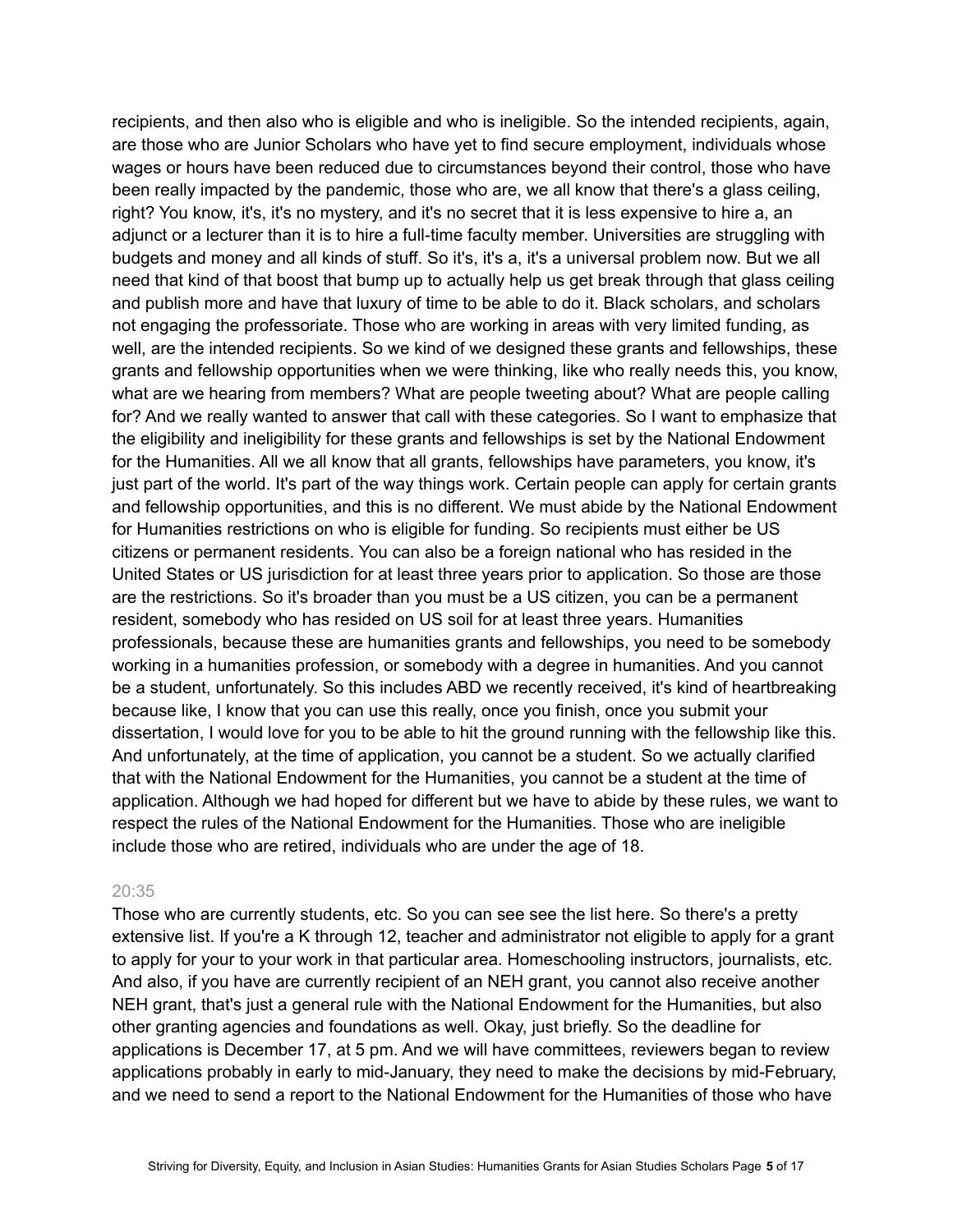received sub awards, fellowships or grants. So unfortunately, we had kind of hoped this would also be a rolling, you know, timeline, you know, people could apply as needed, but are all the applications need to be in during this particular period of time. So and we're here to help, we're here to support you. If you need support for your during the process of applying. If you have any questions, always email [grants@asianstudies.org.](mailto:grants@asianstudies.org) And we'll that response is really quick, we're here to help. So I'm not going to go into this into into super detail, but just know that awards will be announced next year, in in March. And the award period will actually officially begin on May 1. And so if you're a recipient of a fellowship, you will you will receive your first stipend at that time. And each successive month, and after that until April 2023. So there are in October midterm reports would be due, of course at the end of the grant, or fellowship period, you would have to submit final reports that would be kind of results, events, such as workshops held on our zoom platform, and also promotion of projects and community projects that were supported by this grant making program. Those would come to fruition and culminate in the late spring and summer, early summer of 2023. So and again, we would wrap all projects up officially with final projects and final materials into us by the end of August 2023. So again, the actual award period would be May 2022 to August, well, sorry, to uh, sorry, May 2022 to May 2023. And then of course, wrapping materials by the end of August 2023. Okay, so that's all I have right now I'm going to stop my share so that Molly can have some control and then Molly will present her part.

# 23:48 Maura Cunningham

Okay, and while Molly is getting set up, I can see we already have a lot of questions coming in through the Q&APlease continue submitting those. And we will answer as many of them as we can after Molly's presentation.

### 24:01 Molly DeDona

All right. So as you can see here, this is a screenshot of the main grants page and the link is here and I'll have Maura also drop that in the chat for you guys. So this is where you will find the button for the Apply Now for the application portal. So as you'll see the screen scroll down, you'll see under the How to Apply section for both, on the main page on each of the grant and fellowship page, you'll see this How to Apply section and you will see this Apply Now button. And that will lead you to our application portal. So this is what the application portal looks like. And please note that, AAS members in particular, this is separate from your AAS account. This is a new account. Since these fellowships and grant programs are open for anyone to apply, we will need you to create a new account in the system. If you have logged into the Submission Portal before you will be able to log in here on the left hand side. And if you need to create a new account, the easiest way to do that is to hit Start application for the relevant program. So if you want to apply for the AAS fellowship program, you will click Start application. And then you will be prompted to create a new account. So we'll need very basic information from you. It'll be first name, last name, email, your primary address, the highest degree you have earned, and then the year of that graduation or conferral of that degree. And then you also have your password and hit register. And then if you have any issues with this page, please send me a screenshot to [grants@asianstudies.org](mailto:grants@asianstudies.org) and we will assist you with getting your account set up. Alright, so if you're selecting a Fellowship application, if you hit Start application here on this main page, this will be your main landing page for your application. And Hilary already ran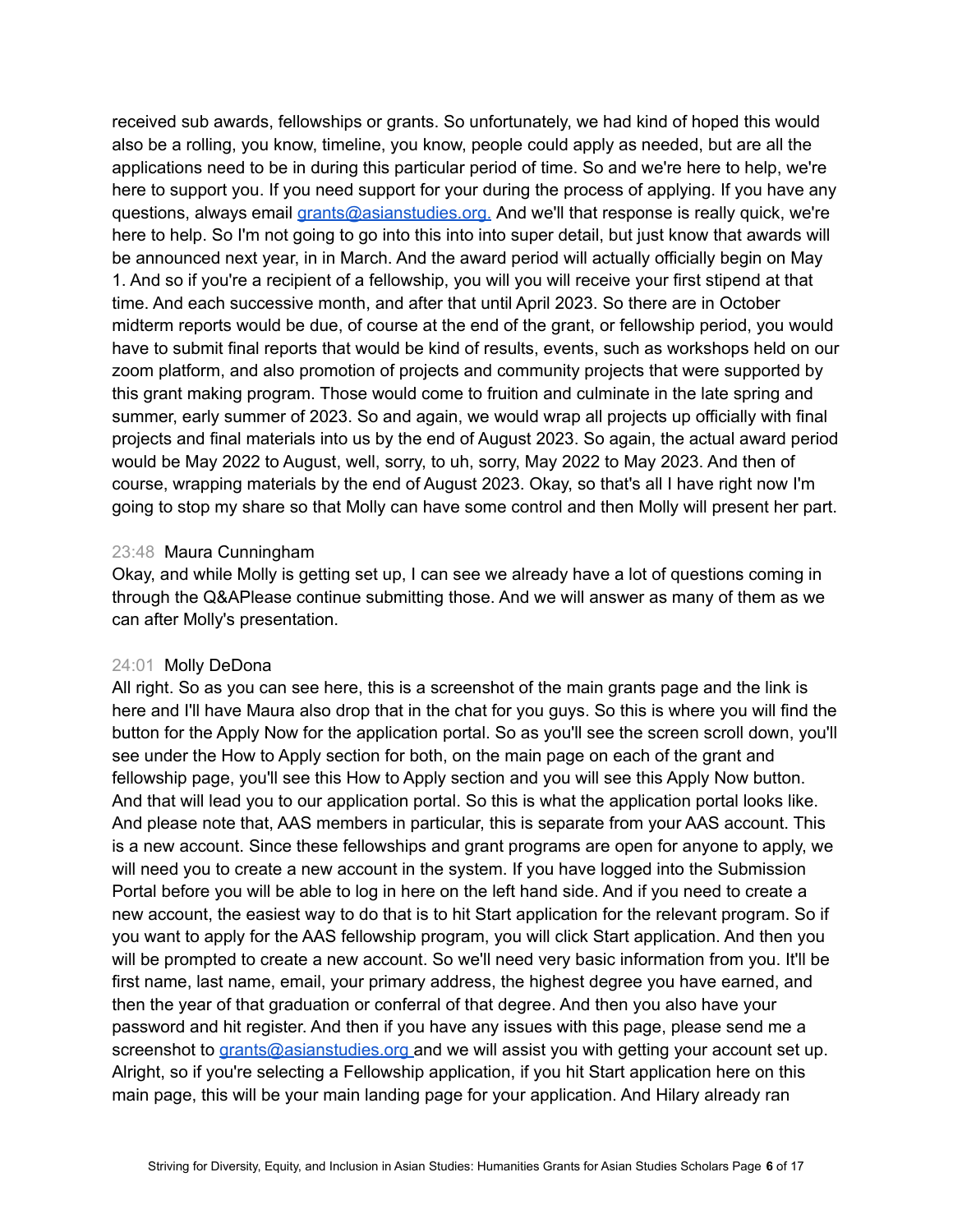through all the fellowship application fellowship specifications. So you will see here again, all the specifications for each specific fellowship, so you can ensure that you're applying for the fellowship that best fits you. So fellowship selection, you will select here from the drop down and again, you'll see the brief description of the fellowship to make sure that you're applying for the one that you that you're eligible for. So you will fill out the following questions. And then if you are ineligible for any specific fellowship, based on your responses, you will get this error message here with this yellow exclamation mark. So really, the only restriction is that the AAS Minority and Pipeline fellowships in particular, you must be within that seven years of PhD conferral. So just make sure that you're applying for fellowships that you're eligible for. Once you fill out the following information, it'll look something like this, you'll hit save and next. And then this is like the main part of your application. So this is where you'll be uploading your CV, you'll be typing in your cover letter, uploading your budget, things like that. So if you are completing any part of your project outside the United States, please indicate it here on your application, and you will pick from a drop down here. And then for Budget Upload specifically, I want to really emphasize the point that it is a you will be downloading a template. So you'll have to click this little blue here to download your template, you'll fill out the budget, and then you will upload it here. And then you'll get this nice preview here. So you'll make so it'll be really obvious that is the correct file. You will type in your project proposal here, you're expected project timeline. And then for just AAS Public Research fellowship applicants, you will have to have a letter of support from your advocacy agency or the nonprofit that you're partnered with. So please make sure you enter the correct information for your contact at the advocacy agency or the nonprofit, make sure you type in their full name and an email and let them know that they will be receiving an email from grants@asianstudies.org. It's really easy to send a request, you'll hit Send Request now after entering all the information, and then the system will indicate if you sent if the email sent and then when it is received by the system you will get a confirmation email and it will be reflected here in the application. So once all the information is filled out, you will hit Save and Next. And if you want if you ever want to save your application and return to it later, you can just hit the save button and then exit the application and come back at a later date. So after hitting Save and next, this is just another page illustrating what funds may not be used for it is also outlined in the budget template. And then just re emphasizing the requirements of midterm and final reporting. So once you agree to this page, you'll hit save and finalize and then your application will be submitted. If you want to save your application and tweak it come back to it later. Just hit save at this point and then come back and make sure you submit you save and finalize before the application deadline of December 17.

Alright to briefly go over the humanities grant applications. If you're looking at the main page, it is the second program listed here. And then this is the first page that in the you'll fill this out, hit Save and Next. And then this is the main part of your application. It's very similar to the fellowship application where you will pick from a drop down if you're applying for the seminars and teaching on South and Southeast Asia, the AAS curriculum or the AAS mentorship grant program. Very similar information is required from you, CV upload, you will have to fill out a few additional fields such as the in very briefly in 300 words or less have addressed how the pandemic has actually affected your career and our research in the spirit in which the NEH funds were granted to the Association for Asian Studies, you'll have a project statement. And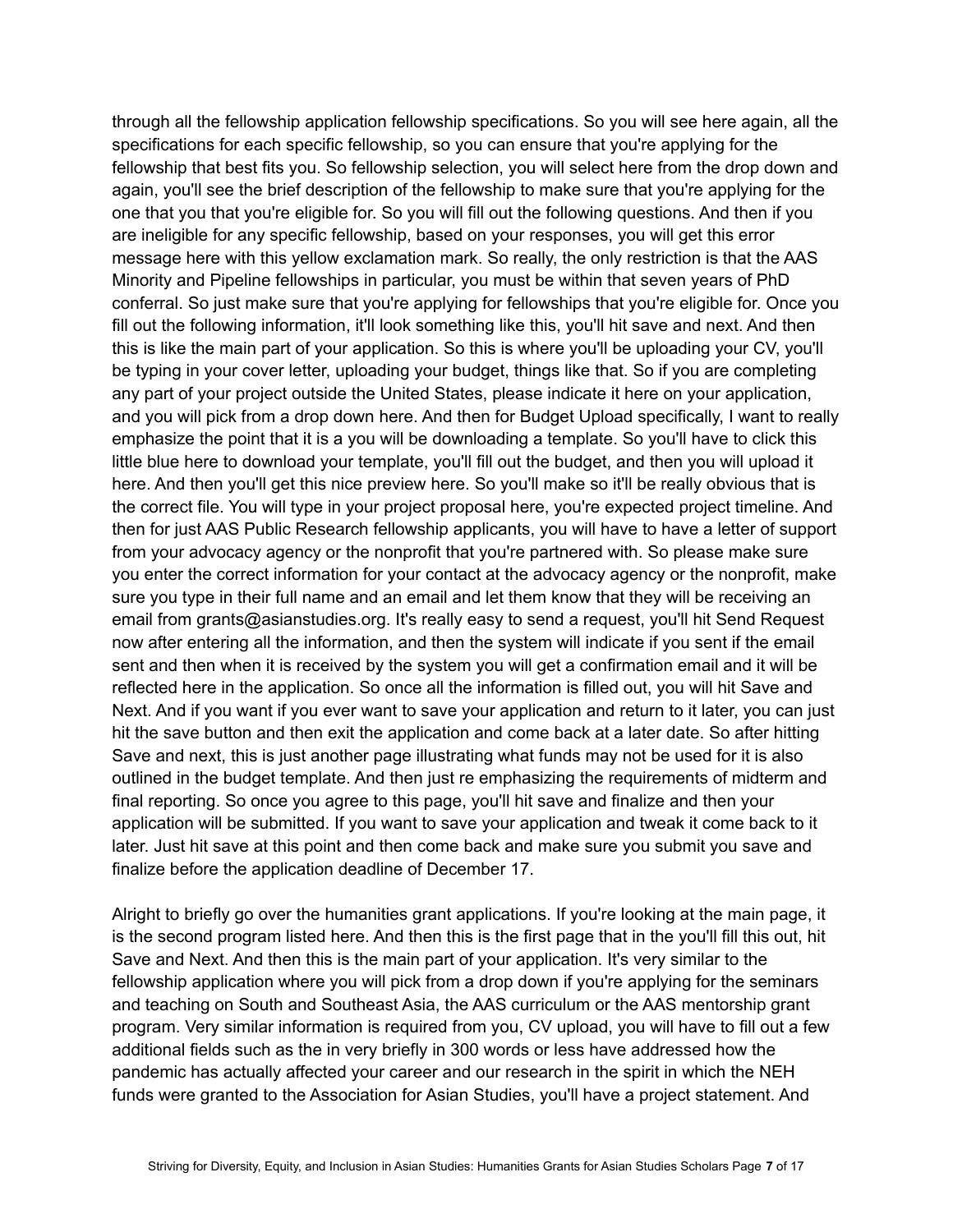then for any project where you have any other keynoters or principal participants, this is where you upload their CVs. A lot of something that's a little bit different about the professional development grants is that you will have to put in the funds requested for seminars and teaching on South and Southeast Asia, you may request up to \$5,000. For the professional development on the curriculum development and mentorship graphs, you may request funds up to \$20,000. So please make sure when you're filling out your budget that it reflects the amount of funds that you are requesting. And then if you want to work on your application later, hit save. But if you're ready to submit and finalize, hit, save and finalize. And if there are any parts of your application missing, the system will request you to fill those out. Alright, to briefly go over the publication support grant, it's the third one listed here on the main page. It really emphasizes who the publication's support grants are for here, you'll enter in your information, hit save and next, we will, you'll need to follow up the following fields here upload your CV summary of your manuscript, a full table of contents, one representative chapter of your manuscript and then again, you'll have to put in your grant about requested here, budget. Again, it's a budget template, so download it, fill it out and re upload it here. This press representative field is optional. Since we know that people, the people applying for this grant will be at various stages of their manuscript. So if you're in a further stage, you may want to fill out this field, but it is not required. What we will need from you is a letter of interest from a press. So for this, you may have a formal letter of interest, or you may have just email exchange with a press. So we will want you to indicate which stage you are at here. And then upload the documentation via a formal letter or perhaps an email, a PDF compilation of emails here. And then you will need to verify that the press that you that you will be working with will acknowledge AAS publication support and the frontmatter of the book. And then if you are done with this application, you will hit save and finalize. And that's about it. I just wanted to emphasize we have this source called the we have this resource for you called the AAS Community forum. And here we have a discussion for the Striving for Diversity, Equity and Inclusion Asian Studies grant program. So here is a great place to post questions to look at resources to connect with other people applying for the program. And perhaps if you're watching the recording of this webinar, you may want to ask a question here that you did not get a chance to during the webinar. And if you're wondering how to access this site, if you go to Asianstudies.org, it's right here. It's the second right hand button on the screen here. And then I just wanted to re emphasize where to find resources, you can access the page directly with this bitly link that Maura will post in the chat. Or if you go to AsianStudies.org go to grants and awards to the drop down and then you will click here. Alright, I know we have quite a few questions coming up. So, Maura, I don't know if you want to read them out loud at this point?

32:52 Maura Cunningham

Yes, absolutely. Right. So I'm gonna Molly, if you could stop sharing.

32:58 Molly DeDona Sure.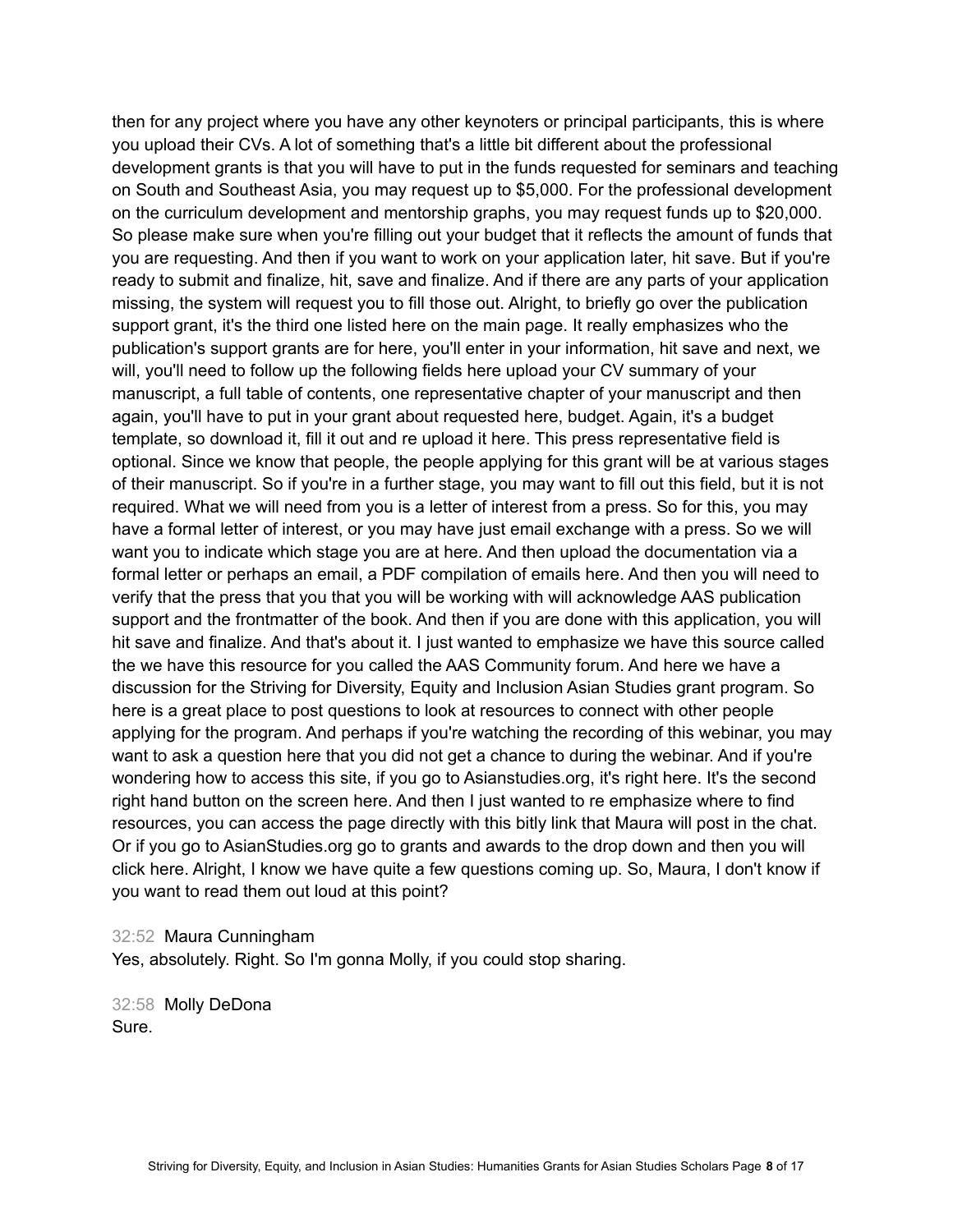## 33:00 Maura Cunningham

I would bring everyone back into gallery view. Okay. Um, yes, we have a lot of questions. And I think some of them are grouped together. I'm going to start with the probably one that's been asked most times is Can someone apply for more than one fellowship? And connected with that? Can someone apply to one of the fellowships and one of the grants? So basically, how, how does this work?

# 33:25 Hilary Finchum-Sung

Yeah, this is yes, you may apply, instead of the ground rule for applying, you know, for grants and felt to apply for whatever opportunity you think is relevant to you. And if you have a great idea for a project definitely go for it. However, you will only be able to say for example, we decide to award you can you can only accept one. So keep that in mind. You cannot receive more than one award at the same time. So you would have to choose if you were in that lucky, lucky, lucky, fortunate situation to have to choose between one or the other. But I would just read through carefully and make sure that first of all, you what you're proposing is relevant to that particular grants program or that particular fellowship, but also make sure that essentially you are eligible before you just put out applications to everything. Simply because we will have people who are going to be reviewing external reviewers for the grants and fellowships, and we want to make sure that they're not overwhelmed by people who are just like throwing their applications out there. So make sure that you give it some thought. And if you think I could definitely I have a project for this, and I have an idea for this. I would, you know, if I were you, I would definitely apply but just know that you can only receive one.

### 34:47 Molly DeDona

And Hilary, we have asked for people to limit it for one per category. So if you apply for a publication support grant, you can only apply for that once and then once for fellowship.

34:58 Hilary Finchum-Sung Okay, yeah. Good. Thank you.

### 35:00 Maura Cunningham

And actually connected with that, I'm going to ask a question from one of the attendees, specifically, saying, she, this attendee has multiple ideas about projects. And so is it more advantageous to focus on one in their proposal? Or, could they talk about a couple of projects?

### 35:25 Hilary Finchum-Sung

Um, I think it sort of depends on what it is that you're applying for. Keep in mind that you would only have a year to do this. I think if you are just like any kind of general rule of looking at applications, the more focused and more kind of realistic a project is, the more likely it is to be funded. So I would keep that in mind. I mean, I think that if you have, for example, diversity, equity and inclusion, ideas that you really want to pursue, and that they're all kind of interconnected, but you see yourself as doing like a series focused on these kinds of things. And I can see how you can make that work, for example, if you are applying for a Mentorship Grant. So I think it really sort of depends on what it is that you're applying for. But I would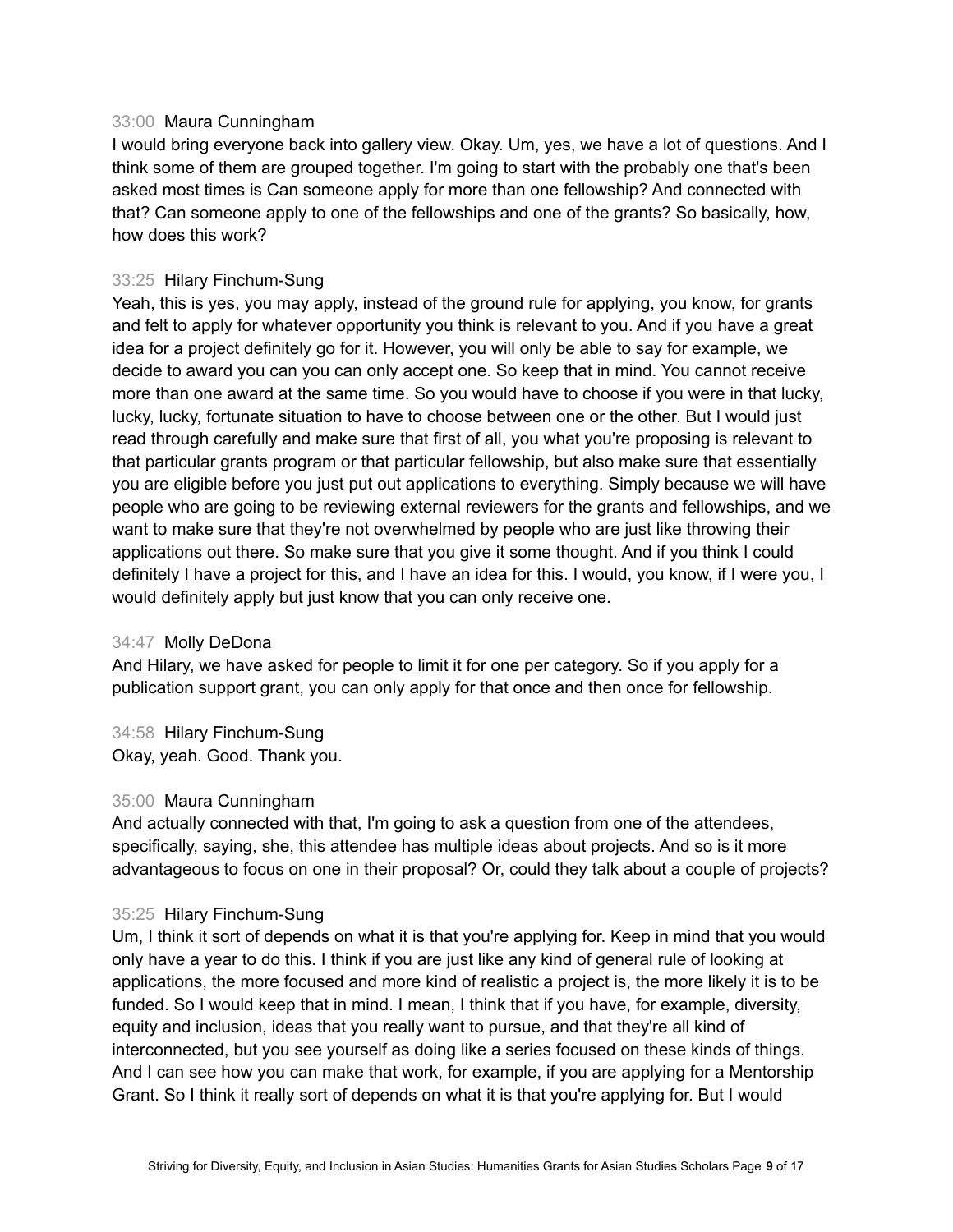encourage you to be as focused and as kind of goal oriented with your application as possible. In other words, if they're really, really disparate, if they're really, really different than you might want to kind of curb that and think about which one of these ideas is most relevant right now, which one of these is most doable right now, and which one of these is perhaps most urgent right now to do in which one can perhaps wait, or this one could build a foundation for this later? And perhaps later, I could seek funding for something that builds on the ground work that I'll accomplish via this project? So it's hard to say yes or no to that? Because it sort of depends on what it is that you're thinking of. Yeah.

# 36:53 Maura Cunningham

And we have several attendees who have asked specifically about eligibility with the definition of scholars not engaged in the professoriate? So does this include independent scholars?

37:05 Hilary Finchum-Sung Yeah.

# 37:06 Maura Cunningham

What what is the definition of contingent faculty? As another question that we're that we have received.

# 37:14 Hilary Finchum-Sung

Yeah, definitely, if you're an independent scholar, you would be eligible. And definitely, if you are a lecturer, for example, if you're, you could be a full time lecturer, you know what I'm saying, but you might be lecturing at several institutions, you know, you're not a full time faculty member in that particular program, you are, you are filling a need for different institutions or for one particular institution, if you're so in that particular role as an adjunct or lecturer, you would be eligible. If you are, yeah, so, contingent faculty, I always think of as and Maura, you can add to this definition, if you would, if you would, like, as somebody who is perhaps not guaranteed, you know, tenure, you know, somebody who is working, perhaps contractually year to year, their position might not be here next year, it might, it might expand, it might shrink, you're not guaranteed a particular number of hours contractually by the university. So therefore, it's a little bit of a precarious position to be in financially but also professionally, so I think a tenure track position where you actually are you know, you have like a two-two or you know, you have a set number of courses that you're teaching per semester and, and research and service expectations, but you have a full time job and benefits, then you're pretty secure. But if you're if you're not, if you don't have that kind of position, then I would consider that somebody who is perhaps underemployed or in need of support to really build up their, their research capacities and their publications to really become more competitive in the academic, in your field or in your discipline.

# 39:00 Maura Cunningham

Yeah, absolutely. And I would just add, for everyone attending if you have any questions about your eligibility, or if you're in a sort of unique position and you want to run it by us first. The best thing to do is email that [grants@asianstudies.org](mailto:grants@asianstudies.org) address as early as possible, we know that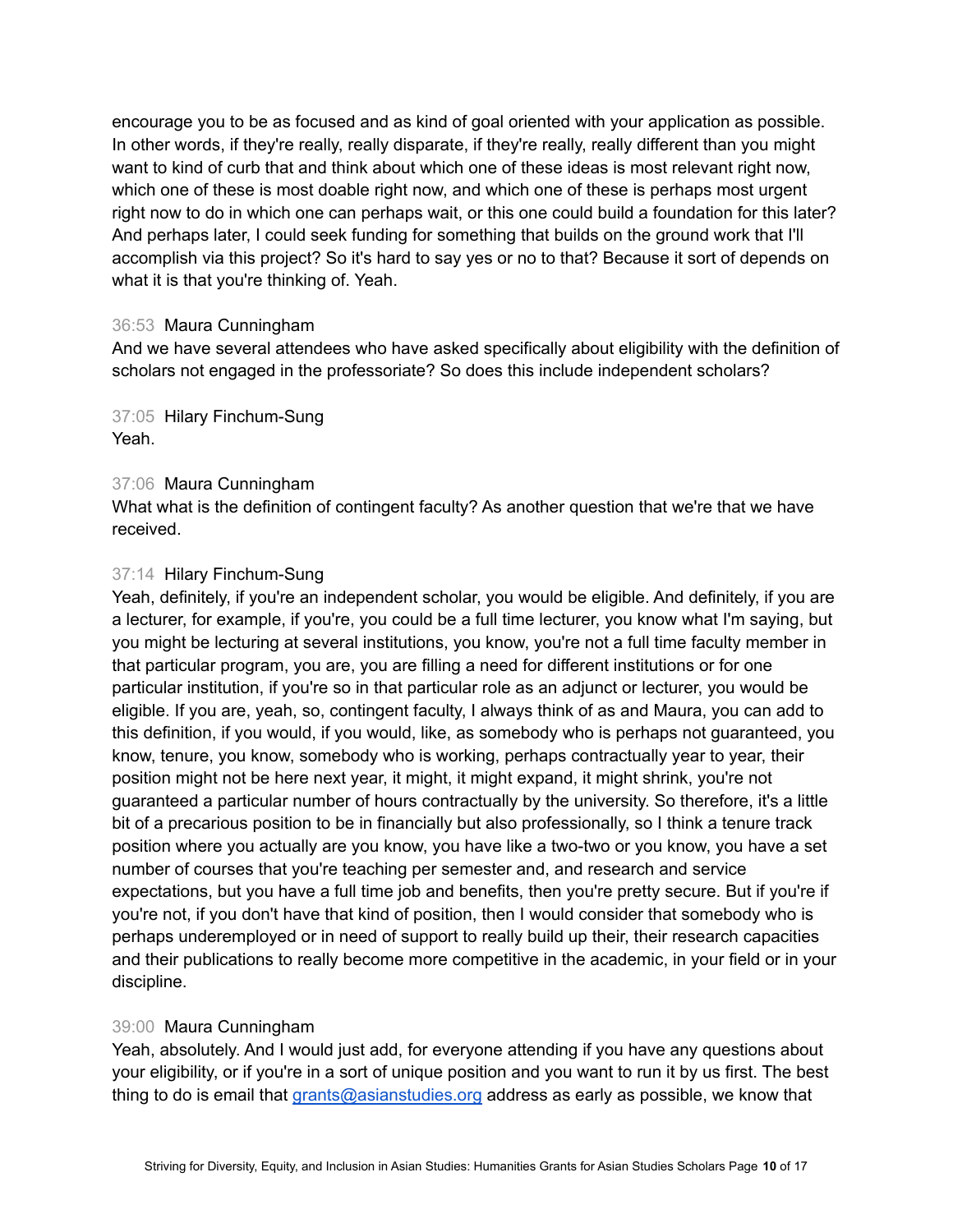you only have a little bit more than a month to apply for these grants. And we don't want you to spend a lot of time working on an application if it turns out that you're not eligible to apply. So if you have a question on just email grants, and Molly, Hilary, someone will get back to you to clarify, that's always the best way to really make sure that everyone is putting the resources to the best use available.

# 39:46 Hilary Finchum-Sung

I will add, sorry, sorry, Maura, that we have received a few questions, you know, over the past week, and a lot, all of them are unique, you know, they're like, oh, I didn't think of that scenario. So um, honestly, everybody's circumstances are unique. And you might have, again, as much as Maura had referred to a unique situation or a special situation that we hadn't actually defined clearly, perhaps the materials online, but then we'd be like, yeah, absolutely, you'd be eligible. So if you're not sure, if you want clarification, certainly reach out to us.

# 40:21 Maura Cunningham

And just to clarify that clarification, also, I should note, AAS official business hours are 8:30am to 5pm, Eastern Time, Monday through Friday, and in some cases, I know, Hilary, you've had to go back to the NEH to say someone has asked us the question, how can we respond to them? And it takes the NEH a little bit of time to get back to us as well. So again, if you have a question, if you're not sure if you're eligible or not, it's really better to ask us sooner, rather than later on when the deadline is getting closer, because just the difficulties of responding to things quickly, and that the Thanksgiving holiday in there as well. And the fact that, you know, we might need to turn around and talk to the NEH about something means that it can take a couple of days to get a firm response to a question. Yeah, continuing on the questions about contingent unemployed. What if you get a job after receiving the grant? So you apply and then you're fortunate enough to get a full time position? How would that affect?

# 41:25 Hilary Finchum-Sung

And I would say, congratulations, but we're not psychic. And we don't know. So you know, you don't know. I mean, I would love if that were to happen to you. So I think at the moment, I think what NEH is working on, because we've asked a lot of questions you know, about like student status, etc. And it seems to be your status at the time of application as what is relevant here. Not necessarily when the actual fellowship or granting period begins, in other words, when you actually would receive funding to actually do that work. So at this moment, you are somebody who is a postdoctoral fellow, or if you are somebody who is unemployed, or somebody on the job market, or somebody who is working as a, you know, at this moment, at that your status, go for it definitely apply. And I would really hope that you would find next year that you have a have a secure position, but at this moment, you don't know what's going to happen in two months, or three or etc. So that would be my answer. Yes, you're eligible to apply.

# 42:24 Maura Cunningham

And we have a number of people asking to clarify and or to reiterate or clarify the ABD student status question. So what exactly like what do they need to have in hand as of December 17, at 5pm, to be able to apply for one of these opportunities?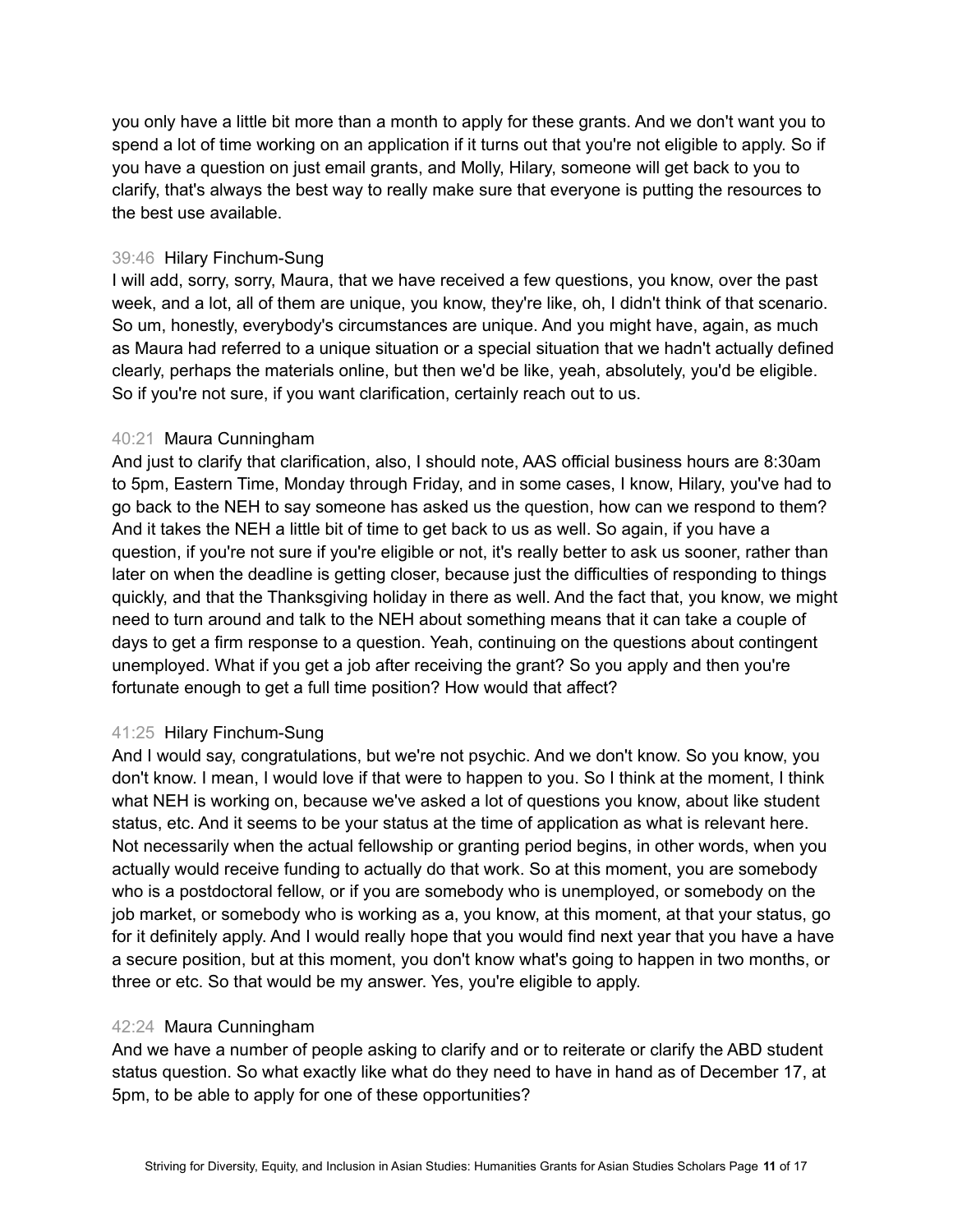## 42:45 Hilary Finchum-Sung

Yeah. And Molly, you can add to this, if you if you think it needs adding to, we did ask that question. Because to me, it's like if we ask the question, if you have to the NEH, to our contacts there who really great and really super helpful, we asked them if you have completed all your coursework, and all you have to do is defend your dissertation or defend your MA thesis. Would that make would you be eligible to apply and they said, if at the moment you have not defended and you haven't completed all requirements, and that would include the defense of the of the thesis, then you're not eligible to apply, because you would still be technically a student. So unfortunately, if you are somebody who has not defended your dissertation or your thesis by December 17, you would not be eligible to apply. So, yeah.

43:42 Molly DeDona

That's my understanding as well of the NEH parameters.

43:47 Hilary Finchum-Sung

Yeah. We are hopeful different. We'd hoped that coursework and then you know, not the case.

# 43:55 Maura Cunningham

Right, so maybe someone that has defended their dissertation the first week of December but they're interviewed

44:00 Hilary Finchum-Sung If you've defended

44:02 Maura Cunningham It hasn't actually processed?

# 44:03 Hilary Finchum-Sung

Oh, no. Okay. That's really good question Paula. Yeah. Thank you. So I Yes, absolutely. So if you've defended, you know, we know it takes a long time to get this this piece of paper, you know, and also to get it processed via the University. So if you have defended your dissertation, if you defended your thesis, and you're technically done, it's passed, then you're fine. So that would you would be eligible?.Great. No, no, it's okay. questions at any place is okay, we're kind of dipping into both?

# 44:40 Maura Cunningham

Yes, yeah. Yeah. Somebody has asked one of the requirements for some of the programs is an MA would an MS suffice or it does it have to be an MA degree?

# 44:51 Hilary Finchum-Sung

I think it sort of depends on your degree. So these these these grants, these fellowships are for people who are specialists in the humanities. So these are people who have done coursework and receive degrees ideally, in a field, or sorry, in a humanities discipline. So if you're, if you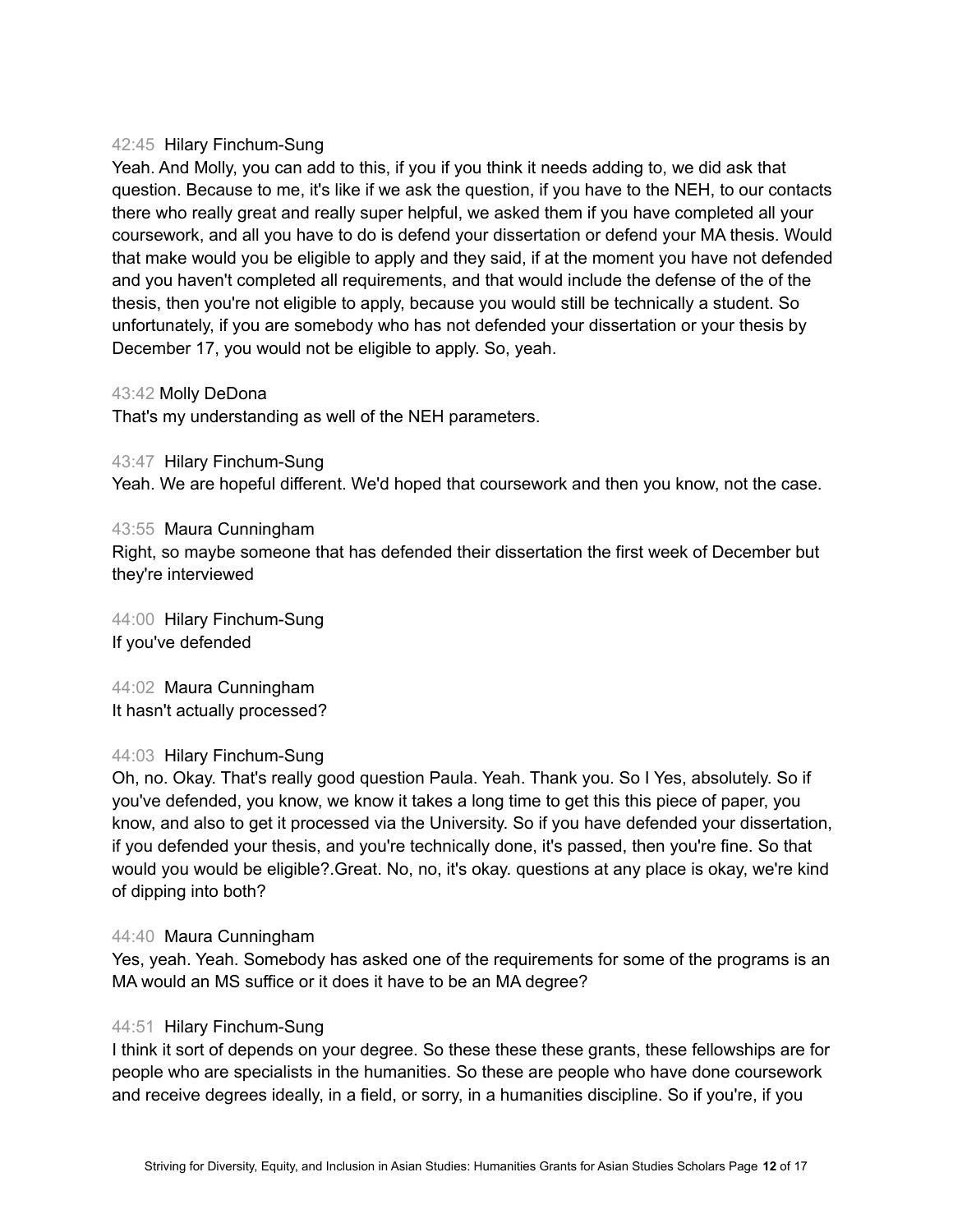received your degree, and it's an MS, but you could argue that what you do is humanities work, then that's fine. I mean, I kind of see that, you know, like, I think I gave the example earlier of anthropology. Is anthropology, a social science? Or is it a humanites? It depends, you know, if you work in a subfield of Anthro, for example, that is more humanity centric, or centered, or leaning, then, yeah, I would, I would say that it sort of depends on you, and what it is that you do. So it's more important, what kind of specialization you have, if it's a humanities based specialization, that's completely fine.

## 45:46 Maura Cunningham

Yeah, we understand that people's careers, take them in different directions than maybe originally intended. So exactly, you're not bound by your degree. And sort of relatedly, can you elaborate what you mean by Asia specialists? So is this someone who has formal training in Asian studies? Or is it again, more about what the work that they're doing?

# 46:09 Hilary Finchum-Sung

Yeah, it sort of depends on what it is that you're envisioning, applying for. I mean, certainly, the fellowships are aimed at people who are, I think, trying to build most of them, not all of them. But at least three of them are specifically focused at young or not young, but any, any scholar who needs the support to develop their career in academia. So they're definitely academically kind of centric, or centered. But others, like the public facing research projects, the community projects, not necessarily so an Asia specialist is somebody who, who gosh, I mean, it could be anybody, right? It could be anybody who, who does their work, and identifies primarily, according to the, to the fact that they do work on a particular country or area of Asia, Southeast Asia, Northeast Asia. So it could be that you work in a museum, it could be that you work. I don't know, and with communities, etc. So I think Asia specialist is sort of broad, you know, what I'm saying? So I think you would just have to do work that would touch on some area of Asian Studies, and whether that is, you know, you know, contemporary history, communities, identities, you know, it's it's kind of hard to say definitively what exactly, it is so broad, right, because it's just a field, you know, in any kind of discipline and kind of work can contribute to that, I would say, just make sure that you pay attention to who's not eligible. So I think this works specifically, or sorry, these awards, according to NEH parameters shouldn't go to people who are, would apply that in their work as K through 12, educators, for example. And we do know that there are some people who were K through 12 educators who actually would identify as people who really know a lot about Asia and teach a lot about Asia, etc. So you just want to make sure that you're you don't you don't slide into the ineligible categories as defined by the parameters of the National Endowment for the Humanities. So if you have questions about that, like you're like, I'm not really sure if I'm an Asianist, I think you should be I think you should know. But if you're not sure, and you're saying I do this, or I'm thinking about proposing this kind of project or this, then just ask us. And we'll be able to provide you more concrete feedback specific to your situation.

# 48:34 Maura Cunningham

If someone has an intended community organization, so I suppose for one of the grants that requires a community partnership, if they are receiving funds from the NEH, does that means that the applicant, the individual applicant cannot partner with them or consult with them?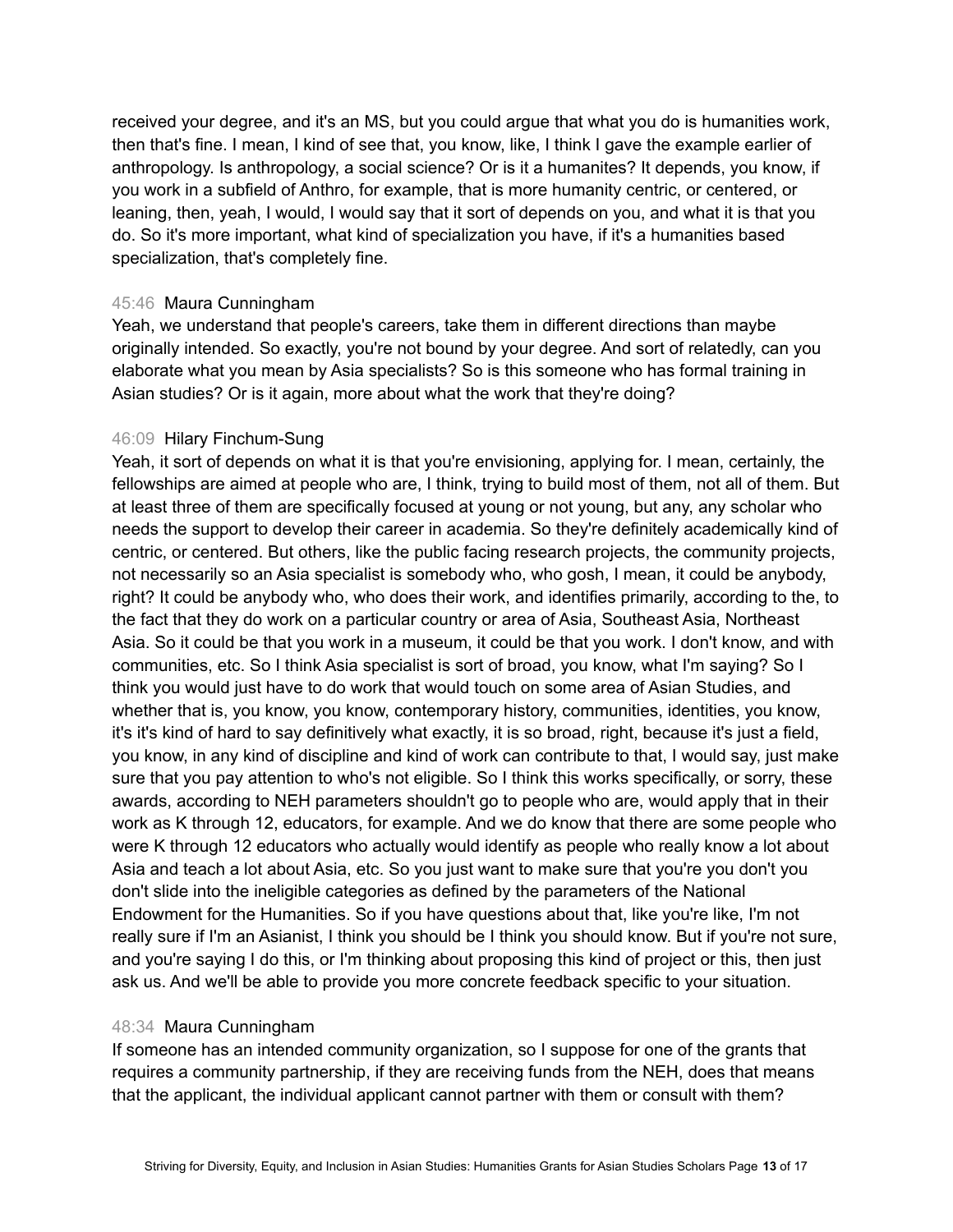## 48:51 Hilary Finchum-Sung

No. So there are yes, you can so you can receive it. So let me who I don't want to confuse you. So in other words, these grants are specifically for individuals. And maybe even there's a couple or there's one, specifically for teams of individuals. That's the Digital Humanities project, but um, it's not for organizations. So if you're working with an organization that has received an organizational grant from the National Endowment for the Humanities, you can still partner with that institution because you are the person who is receiving that funding. So especially the fellowships are designed to allow you to do it. Right, it will allow you to focus, you know, on this work and to really pour everything that you have into it. So it's meant to fund you and your work. And certainly, if you're partnering with an institution, they have to be part of this, they have to say, yes, we'd like to do this with you. But you are responsible for that project. And they are providing you the support and the partnership to make that project happen. But we would be funding you, this grant would be funding you and your work, not the organization.

50:00 Maura Cunningham

Someone else has asked you adjuncts needed organizer to help or support them to apply for grants. Do they need that-

50:07 Hilary Finchum-Sung Can you repeat that Maura? I'm sorry?

50:08 Maura Cunningham

Um, do adjuncts need an organizer to help or support them to apply for grants? So perhaps the person's asking if they need an institutional affiliation or not?

50:19 Hilary Finchum-Sung No, no, absolutely. Yeah.

50:21 Maura Cunningham Again, it's just an individual. Yeah.

### 50:25 Hilary Finchum-Sung

Yeah, you don't need to be at an institution to receive a to apply for and receive, hopefully, a grant or fellowship, through this program.

50:38 Maura Cunningham

Someone is asked if there are any requirements for letters of reference in these applications.

### 50:45 Hilary Finchum-Sung

The only one that we have are the only two actually. One would be the one that we talked about just briefly a moment ago was the fellowship where you are working with a community organization or a nonprofit or some organization together on a project. This would be the public facing humanities project. So in that case, you do need something from them saying, Yeah, we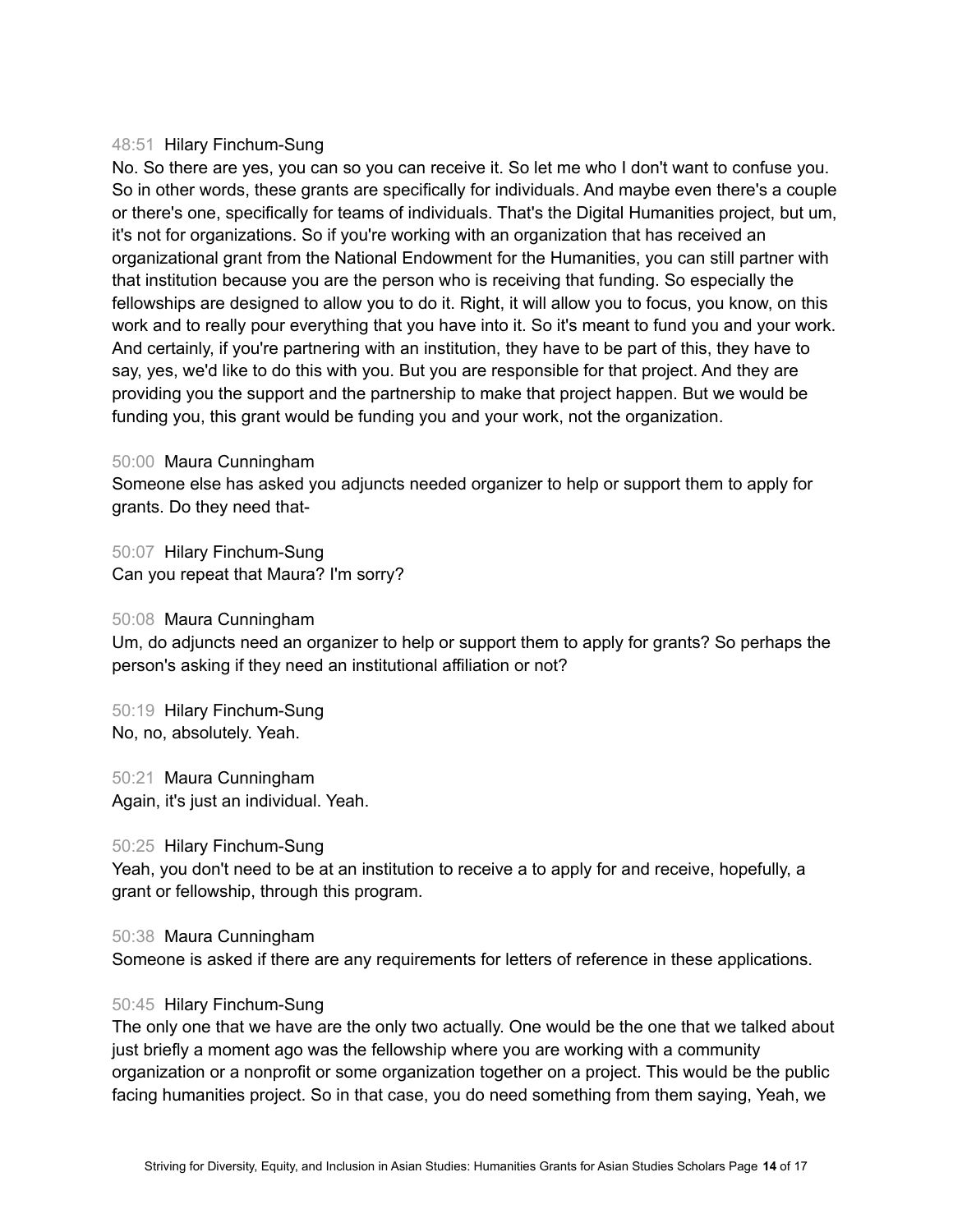want to work with this person. And we've already agreed that we like what they're proposing. And we would like to do this, if they can get this funding, yay. So we need some sort of official letter from that organization. For the publication grants, you do need some sort of, I'd put it this way proof. For example, if you could, there are two different ways that you could do this, for example, you already have a contract, you get a book in progress, and you need funding, you can't get this funding or you need funding to help. So this is a subvention for actually publishing that particular book. So in that case, you do need some sort of contract, or you need to show us that you have that this is a contractual agreement you have with the publisher. On the flip side, you don't have to have a contract with the publisher. To have this, you just have to have some sort of interest shown from a publisher, and you have to have a book in progress or a manuscript in progress. So in that case, you do have to kind of show us that you're really serious about trying to get this book out or this book done, because that's what the funding is for. So with that, of course, depends on the individual's situation and where they are in the progress of their publication.

# 52:22 Maura Cunningham

Great, and we're coming down to just the last question, which is about the future of these grants. So someone has asked if you want to create a mentorship program this year, would you be able to apply for a different grant in the following year?

# 52:44 Hilary Finchum-Sung

Can you say that one more time? Sorry. We've got very zealous lawncare outside.

### 52:50 Maura Cunningham

Yeah. Outside our office, now they're on you know, yes. Sorry, quite loud over here. Sorry about that. Um, so if someone applies for a mentorship program grant in the first year, would they be able to apply for a personal scholar grant in the following year. But unfortunately, we only have one year funding.

# 53:11 Hilary Finchum-Sung

It's only for this one year, we hope that we'll be able to apply for additional opportunities in the future. We know that these kinds of granting opportunities do come up from the NEH on a regular basis. So we're already going to start looking for this now for the next time. But we only have this funding for a year. So this program officially starts now with the application process begins officially with your work in the spring of next year, and then wraps up in the fall of 20, or the late summer, early fall of 2023. So, unfortunately, we only have this guaranteed for a year, we don't have the-we don't have programs right now set up. The big question, right for organizations like ours is sustainability. We would love to be able to offer this for the next 20/30/40 years. And we hope to find ways to make that work.

### 54:01 Maura Cunningham

So that is all the questions we have. And I hope I hope this was useful to people I hope everyone who attended is able to apply for one of these grant opportunities and, it looks like we're getting a late question. Um, okay, so a question about an adjunct and an institution would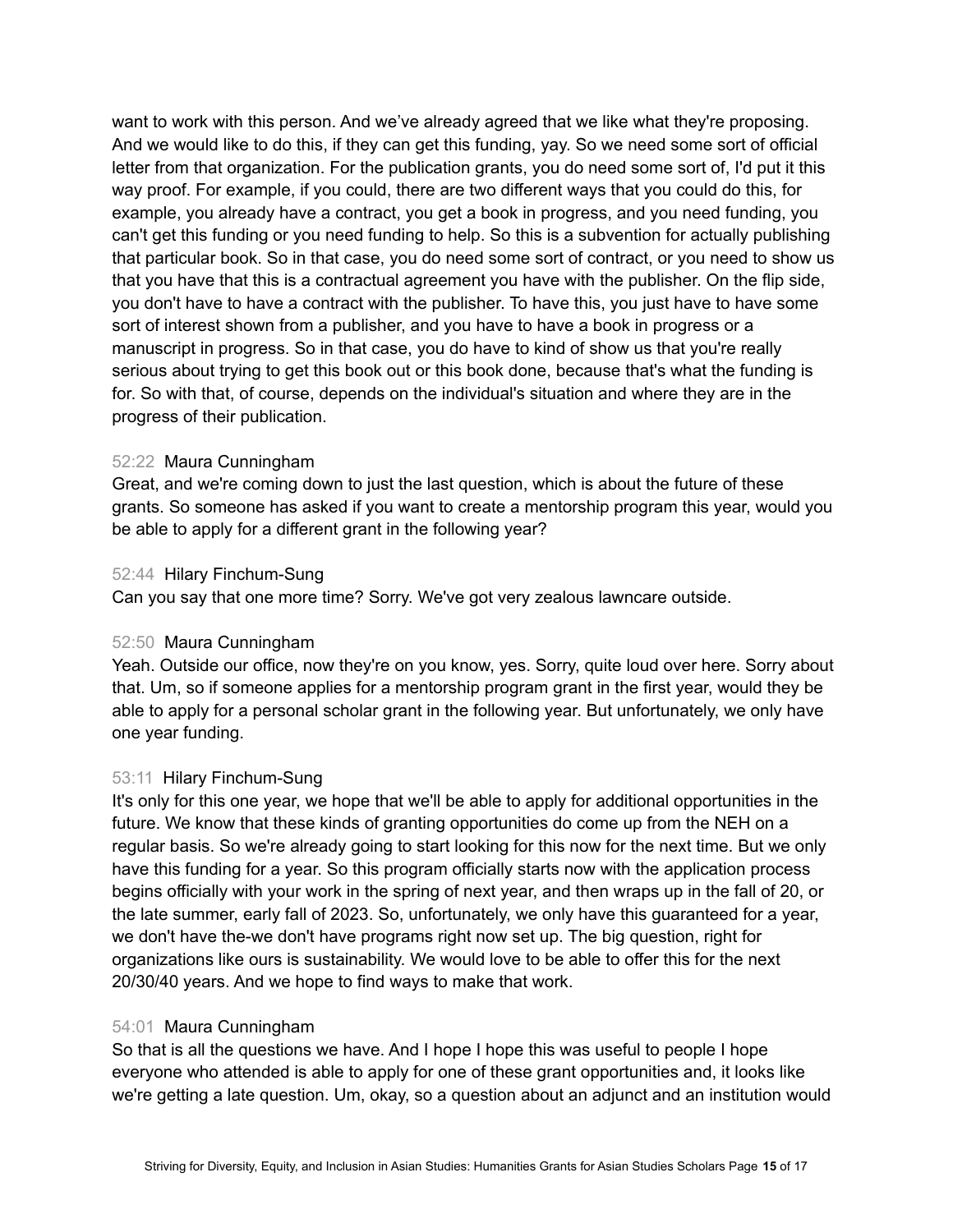like to use the school's diversity office for her application. She's a Chinese language teacher, could our school's diversity office be an organizer for her?

# 54:44 Hilary Finchum-Sung

These grants are for individuals. So that like, for example, the AHA the American History Association, Historical Association, sorry, they received an NEH grant to but their grant was for organizations. So they actually get to fund organizations and like nonprofits and study centers and stuff, we don't have that kind of grant, the grant that we have is to provide individuals with funding. So I would recommend the adjunct in your department at your institution to apply directly for that support.

# 55:20 Maura Cunningham

Molly, I think this is a question for you. What should be included in the budget?

# 55:25 Molly DeDona

Yeah, let me share the slide that we have for that. I have the sample budgets right here. Let's see. See progress. Next slide. All right here. So here are the budget templates for fellowship and the professional development grants and the publication support grant. So fellowship budgets slightly differ since we're since assumably, the fellowships are paying for your housing, transportation, things like that, and it's a set about, whereas the professional development grants, you may be requesting anywhere from 5000 to \$20,000. So you can see the line items here, there's honorarium, transportation, accommodations, etc. And then you may also add line items here. And we have some indirect costs and some costs that are not eligible outlined right here. And then again, for publication support grants, these are indexing, professional editing. So those line items will look very different compared to the fellowship and the professional development grants. But this is what we have right here. And then there are some line items that you may need to add, or you may have to ask us at AAS.

### 56:36 Maura Cunningham

Great, thank you. So I will issue a last call for questions. Looks like we're getting to the end.

# 56:46 Hilary Finchum-Sung

I will add to what Molly said, Molly, can you go back to that slide where you remember when they when people? Remember when? Remember when people apply for the grants? And then they have to like click a yes, I agree this, if you guess, is there a way that you can go back to that slide? Because

57:02 Molly DeDona Yeah, sure.

### 57:03 Hilary Finchum-Sung

It specifies specifically, what's allowable in terms of cost. So one of the cool things, and one of the most flexible aspects of the grants and fellowships is like, what you can actually have funded, like, we have all kinds of restrictions, right. But people who actually receive it, there's a